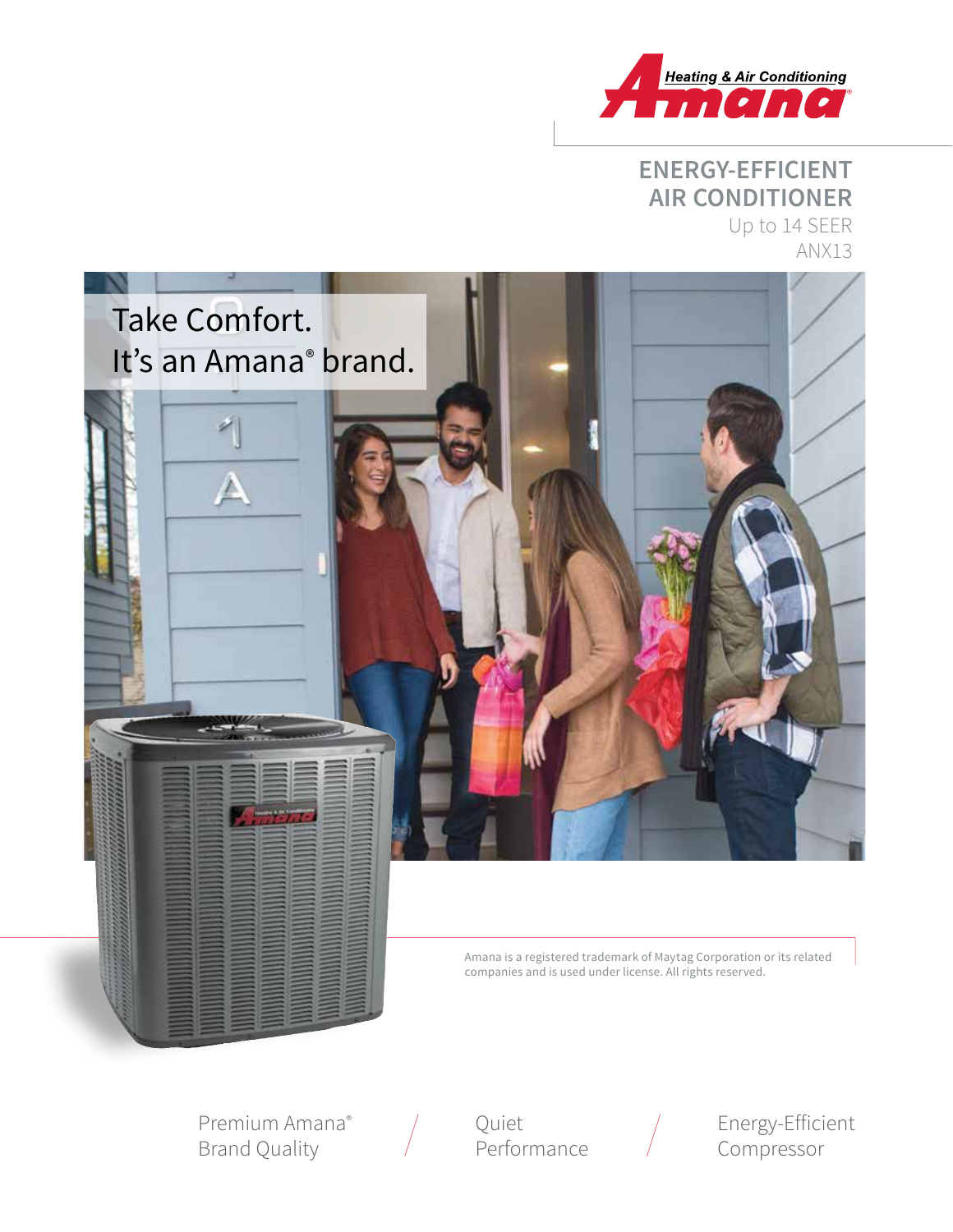# **ENERGY-EFFIENT AIR CONDITIONER**

Up to 14 SEER | ANX13



#### **Energy Efficiency**

Energy efficiency equates to cost savings. Your Amana brand ANX13 Air Conditioner offers up to 14 SEER energy-efficiency performance. "SEER" stands for Seasonal Energy Efficiency Ratio, a measure used by the U.S. Department of Energy to rate the cooling efficiency of air conditioners and heat pumps. The higher the SEER, the greater the efficiency—and the lower the operating cost. Compared to lower SEER units found in many homes, am Amana brand ANX13 Air Conditioner provides significant savings on your electric bill.



#### **Quiet Performance**

You can be assured that your Amana brand air conditioner will provide you with quiet operation. To minimize operating sounds, we've acoustically engineered our systems with enhancements such as a specially designed sound-control top.

# Distinguishing features: **How the Amana<sup>®</sup> brand makes your decision easier** Distinguishing features:

The purchase of an indoor comfort system is not one to be taken lightly. However, it's one you can make with an air of confidence when you consider all that distinguishes the venerable Amana® brand.

#### *Comforting craftsmanship*

Innovative engineering, world-class manufacturing processes and the relentless drive to ensure each unit lives up to our uncompromising standards — these attributes define the Amana brand and result in the premium performance homeowners have come to expect from an American legend. Assembled in facilities in Tennessee and Texas, Amana brand products are built to last and last and last.

*Confidence-inspiring compressor* With Amana brand air conditioners, your comfort and savings start with an energy-efficient compressor designed to provide years of reliable cooling comfort. The compressor is complemented by our durable, highefficiency condensing coil, which is made with corrugated aluminum fins and refrigeration-grade copper tubing.

# *The security of the Amana brand's amazing limited warranty\**

To truly seal the deal, an Amana brand ANX13 Air Conditioner is backed by an industry-leading limited warranty\*. In fact, all Amana brand air conditioners feature a 10-Year Parts Limited Warranty\*. The longevity of premium Amana brand products combined with this excellent warranty\* coverage offers you a level of purchase protection that's the stuff of legend.

# **LIMITED WARRANTY\* PROTECTION**



\* Complete warranty details available from your local dealer or at www.amana-hac.com. To receive the 10-Year Parts Limited Warranty, online registration must be completed within 60 days of installation. Online registration is not required in California or Quebec.

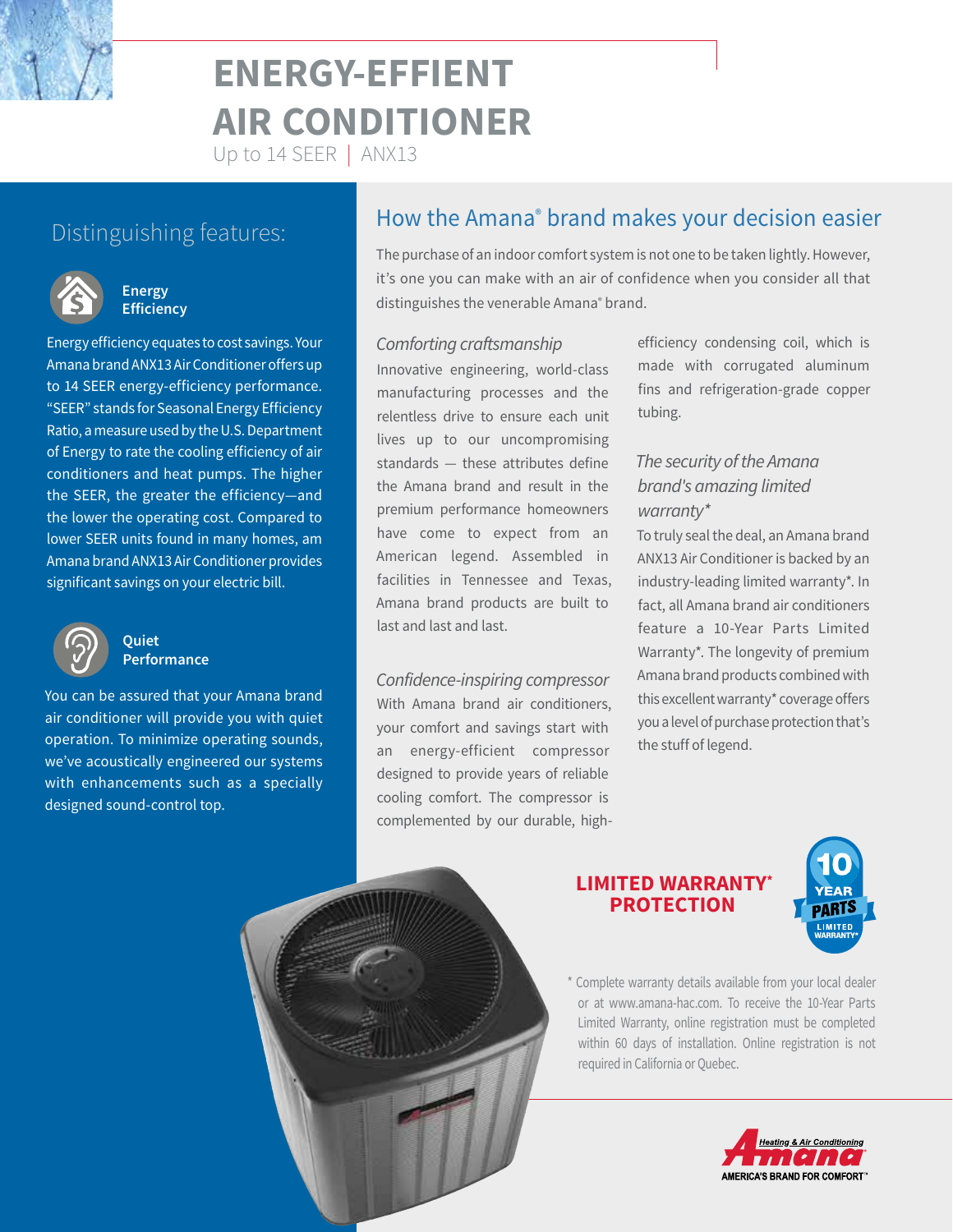

# The Amana® brand ANX13 Energy-Efficient Air Conditioner advantages:

- **D** Energy-Efficient Compressor Designed to provide years of reliable cooling comfort, it provides up to 14 SEER cooling performance for lower energy bills compared to lower SEER compressors.
- $\bullet$  Single-Speed Condenser Fan Motor With advanced fan design, it provides dependable, quiet airflow across the condensing coil.
- $\bullet$  Efficient Cooling Capacity Five millimeter, refrigeration-grade premium copper tubing and aluminum fin condenser coil configuration deliver outstanding heat transfer properties with R-410A refrigerant.
- LFactory-Installed Inline Filter Drier Protects the refrigerant system from dirt and moisture for longer service life compared to a unit without a filter drier.
- Heavy-Gauge Galvanized Steel Enclosure with Sound-Control Top - With advanced fan design, it provides dependable, quiet airflow across the condensing coil. UP TO

14 SEER

## **EXTENDED SERVICE PLANS AVAILABLE**

For even greater peace-of-mind, ask your dealer or visit our website at www.amana-hac.com for more details about Asure℠, an affordable Parts and/or Labor Extended Service Plan for your entire Amana brand HVAC system.

# A legacy of comfort The impeccable reputation of an American original

Amana brand heating and cooling systems are a part of the enduring legacy of one of America's most recognized and respected brands. Originating eight decades ago in Amana, Iowa, the brand is synonymous with long lasting, premium quality products — from home appliances to heating and air conditioning equipment. Chances are, you and generations before you have enjoyed the dependable performance and longevity the Amana brand continues to deliver.